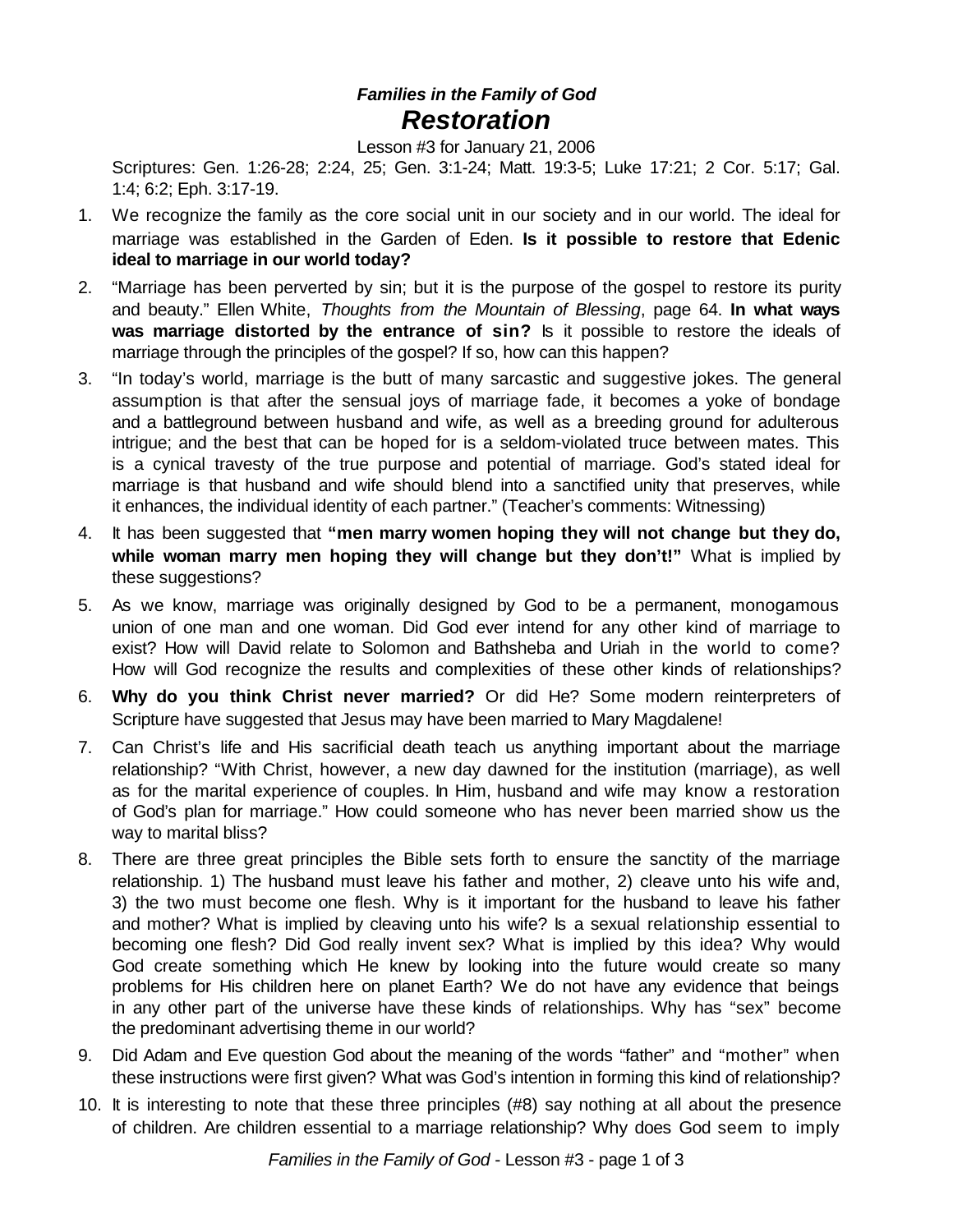that a man's loyalty to his wife supersedes his loyalty to his parents? Or does He? What about loyalty to children? Does a wife have to choose between children and husband?

- 11. **Is the main purpose of marriage procreation?** Our teachers Bible study guide mentions these following elements as being essential to marriage: "the man and woman form a new distinct family unit; marriage was established for companionship, for procreation, and for sharing responsibilities; the family has specific God-given boundaries that should not be violated." (Teacher's Outline)
- 12. "When sin entered the world, the trusting relationships between man and woman and between humankind and the Creator were broken. But **God, through Christ and the indwelling Spirit, seeks to restore unity in the marriage relationship and ultimately restore humanity's relationship with himself." (Teacher's Summary) How does this actually work?**
- 13. **How far does God expect each partner to go in trying to meet the needs of the other?**
- 14. Review Genesis 3: the fall of mankind. What is implied by the statement "they knew they were naked"? (3:7) They were naked before but felt unashamed. (2:25) What did sin do to them? What does sin do to us?
- 15. **Why did God apparently feel it was necessary to place Adam as head of the household after sin entered?** "But after Eve's sin, as she was first in the transgression, the Lord told her that Adam should rule over her. She was to be in subjection to her husband, and this was a part of the curse." *Testimonies*, vol. 3, page 484. Doesn't this imply that the subjection of wife to husband was a result of sin and a part of the curse? Can we in this life ever overcome sin and the curse?
- 16. **One of the very first things that Adam and Eve did after sin entered was to begin blaming others for their mistakes. Why do you think this is?**
- 17. Two Christian counselors have compiled a list of bad and good reasons for entering into the marriage relationship: Bad reasons:
	- 1. To spite their parents
	- 2. Because marriage will make you feel worthwhile and will give meaning to your life
	- 3. To be a therapist or counselor to your fiancée to try to *fix* your fiancée
	- 4. The fear that you might never be married

5. The fear of independence or thinking you need to be with someone to feel safe and/or fulfilled

6. To ease the pain of just having broken up with someone else

7. Being worried over what will happen to your fiancée if you break up, even though you know this marriage should not occur

8. To escape an unhappy home

9. Because your fiancée is pregnant

10. Because you already have had sex

(Adapted from Wes Roberts and H. Norman Wright, *Before You Say "I Do"* [Irvine, Calif.: Harvest House Publishers, 1978], pp. 6, 7).

## **In addition to these ten negative reasons, the experts listed five healthy reasons why couples marry:**

- 1. Companionship
- 2. To work together and fulfill your own and each other's needs
- 3. To fulfill sexual needs in the way God intends
- 4. Love
- 5. Because you are convinced that it is God's will for you to marry this person